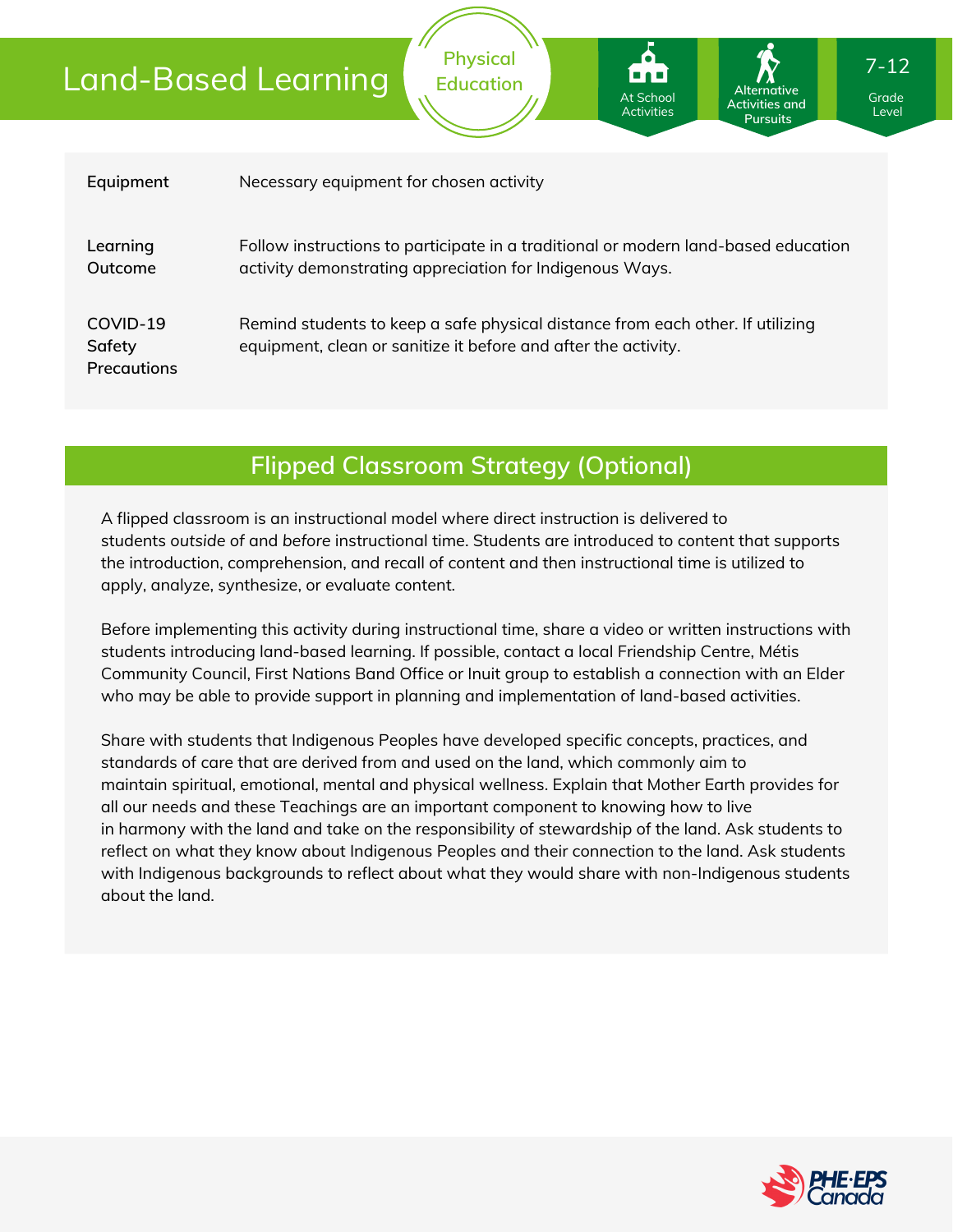

**Physical Education**

In advance of the activity, contact a local Friendship Centre, Métis Community Council, First Nations Band Office or Inuit group to establish a connection with an Elder who may be able to provide support in planning and implementation of land-based activities.

Additionally, in advance of the activity, contact your provincial/territorials PHE Association for Health and Safety protocol for outdoor activities that can be utilized in for land-based learning.

If utilizing a flipped classroom strategy, review the concept of land-based learning in advance of the activity. Invite students whom are comfortable to share what they reflected about in advance of the activity.

If not utilizing a flipped classroom strategy, share with students that Indigenous Peoples have developed specific concepts, practices, and standards of care that are derived from and used on the land, which commonly aim to maintain spiritual, emotional, mental and physical wellness. Explain that Mother Earth provides for all our needs and these Teachings are an important component to knowing how to live in harmony with the land and take on the responsibility of stewardship of the land. Ask students to reflect on what they know about Indigenous Peoples and their connection to the land. Ask students with Indigenous backgrounds to reflect about what they would share with non-Indigenous students about the land.

There are both *Traditional* and *Modern Ways* of approaching Land-Based Education. Both present an opportunity to obtain expertise from a local contact:

| <b>Traditional</b>                                                                                                                                                                            | Modern                                                                                                                                                                                                                                                       |  |
|-----------------------------------------------------------------------------------------------------------------------------------------------------------------------------------------------|--------------------------------------------------------------------------------------------------------------------------------------------------------------------------------------------------------------------------------------------------------------|--|
| It is essential that Elders accompany your class<br>on their outing to provide the expertise and<br>Teachings of the Traditional Ways. This also<br>provides an historical perspective of how | Contacting and utilizing local Trapper's<br>Associations, Regional Ministry of Natural<br>Resources & Forest (MNRF), local Conservatory<br>Associations, local Horticultural Associations,                                                                   |  |
| things changed through time because many of<br>the Old Ways were passed down orally from<br>generation to generation.                                                                         | or Hunter & Safety Course personnel are<br>excellent resources to provide your student<br>with Modern Ways of providing expertise of<br>laws and regulations and current/recent<br>information about gaining hands-on<br>experience in Land-Based Education. |  |

Confirm a land-based learning activity - which may include berry harvesting, animal tracking, or winter shelter preparation - and implement it with students.

**For more information about Land-Based Education, visit the Teaching in Alternative Learning [Environments](https://phecanada.ca/sites/default/files/content/images/PHE%20at%20Home/Teaching%20in%20Alternative%20Learning%20Environments.pdf) resource of PHE Canada's** *Return to School PHE* **resources.**



Grade Grade Level Level

7-12

Activities and **Pursuits** 

**Alternative**

At School At School Activities Activities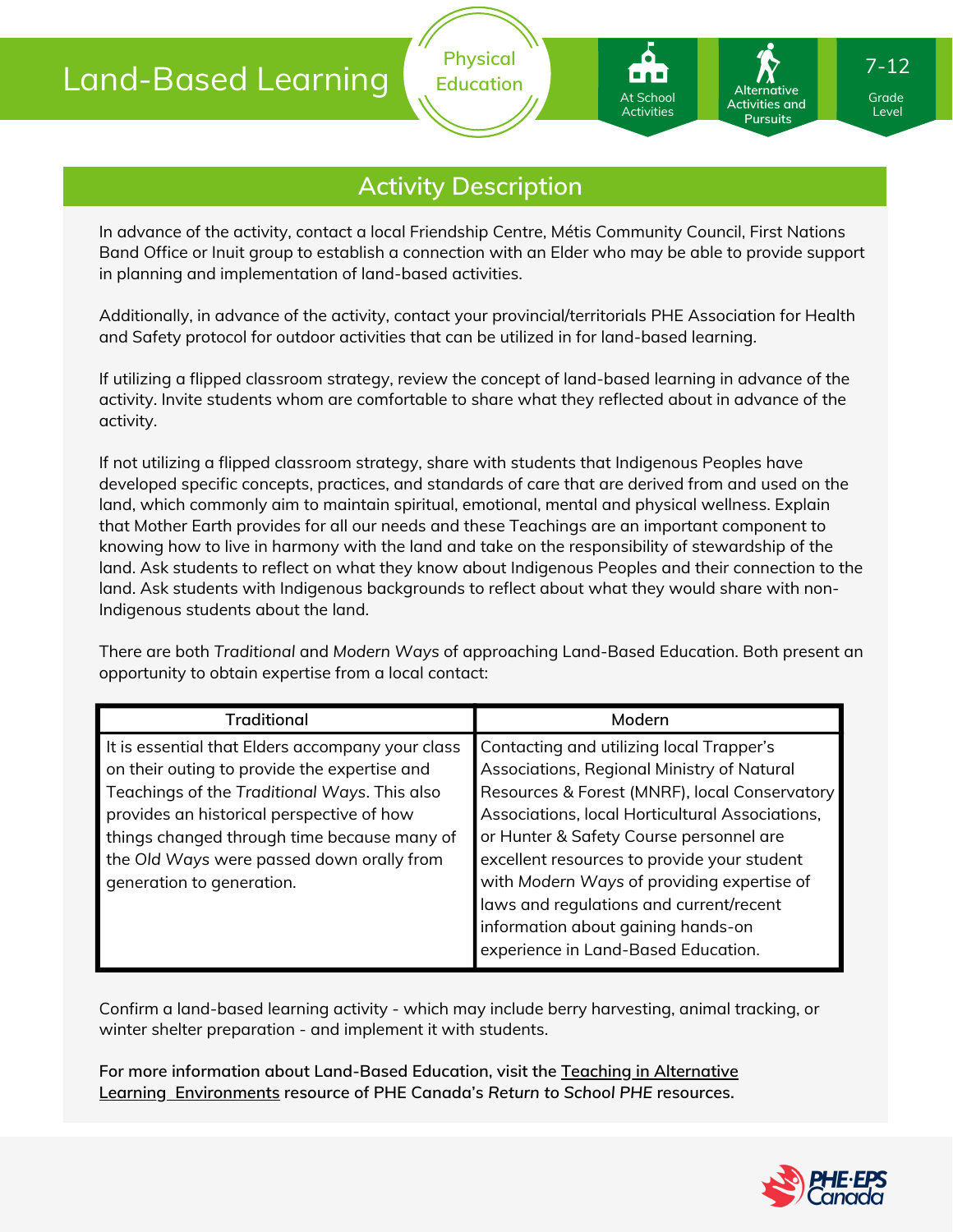**Physical Education** At School At School Activities Activities

Activities and **Pursuits** 

**Alternative**

7-12

Grade Grade Level Level

# **Physical Education**



#### **MOVE**

**Develop psychomotor skills, tactics, and strategies that facilitate a variety of physical activities across diverse environments.**

#### **THINK**

**Develop cognitive skills and strategies for a variety of movement contexts that facilitate critical thinking, decision making, and problem solving.**



### **FEEL**

**Develop affective skills and strategies that facilitate healthy and safe relationships with themselves, with others, and with their environment.**

#### **ACT**

**Practice behaviour skills and strategies that facilitate movement competence and confidence.**



# **Competencies Reflection Questions**

Reflection is important to support learning during physical education. Consider asking students the reflection questions below and discuss the answers together.

- *How did you demonstrate stewardship of the land by participating in the activity?*
- *How did the activity focus on spiritual, emotional, mental, and physical wellness?*



# **Inclusion Considerations**

Modifications can be made to a variety of activity components to ensure inclusion. As you plan activities, consider how everyone can be involved and how to modify or adapt the activities to ensure the full inclusion of all. The STEP framework provides modifications to the following activity components space, task, equipment, and people.

| Space                                                                                       | Task                                                                                     | Equipment                                                                                    | People                                                                                                  |
|---------------------------------------------------------------------------------------------|------------------------------------------------------------------------------------------|----------------------------------------------------------------------------------------------|---------------------------------------------------------------------------------------------------------|
| Complete the activity in<br>a modified space to<br>ensure the inclusion of<br>all students. | Modify the chosen<br>activity as required to<br>ensure the inclusion of<br>all students. | Students use the<br>required equipment for<br>them to complete the<br>activity successfully. | Group students as<br>required to ensure an<br>appropriate level of<br>challenge and success<br>for all. |